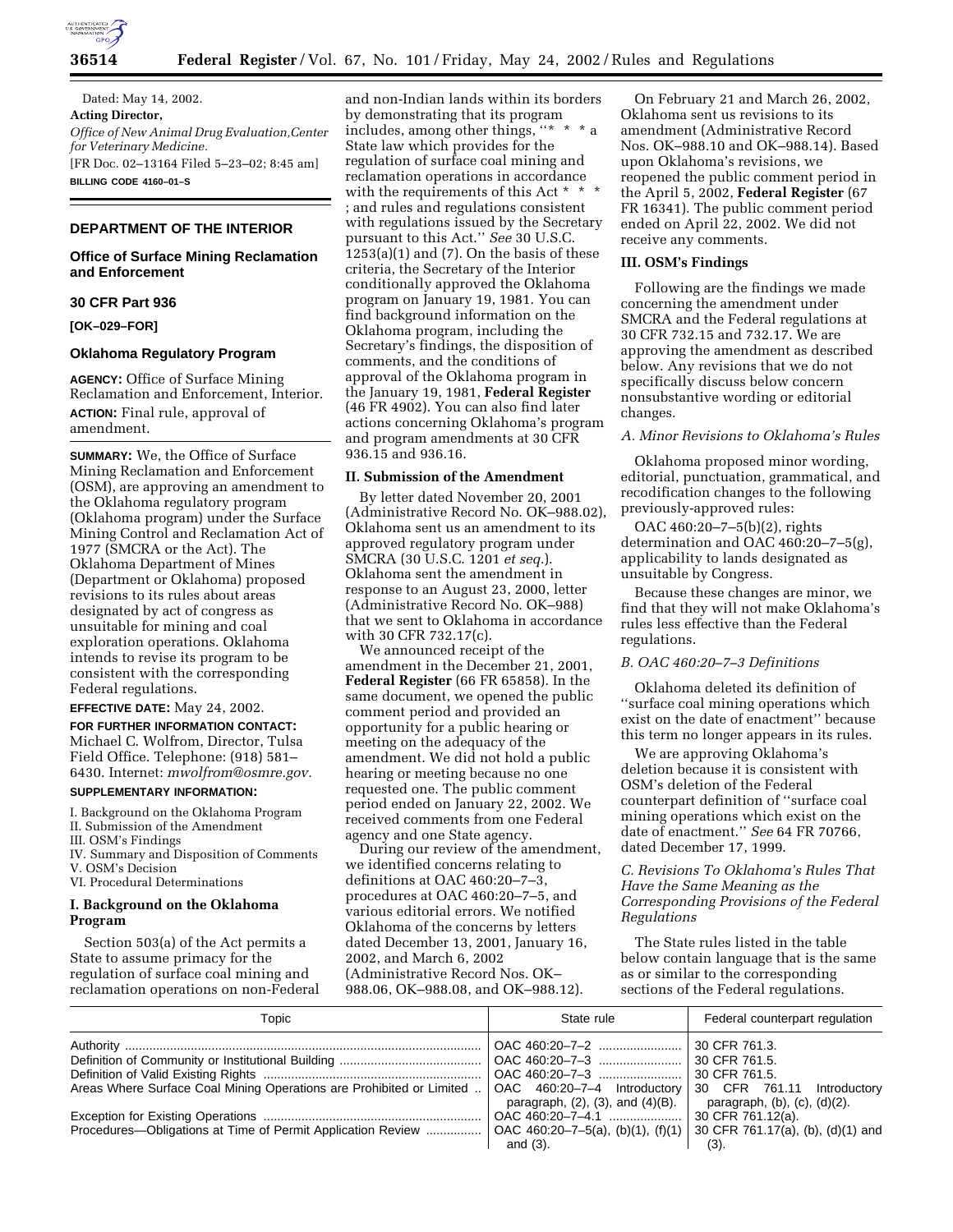| Topic                                                                                                                                                        | State rule                                            | Federal counterpart regulation    |  |
|--------------------------------------------------------------------------------------------------------------------------------------------------------------|-------------------------------------------------------|-----------------------------------|--|
| Procedures—Compatibility Findings for Surface Coal Mining Operations<br>on Federal Lands in National Forests.                                                | OAC 460:20-7-5(c)                                     | 30 CFR 761.13.                    |  |
| Procedures—Relocating or Closing a Public Road or Waiving the Prohibi-<br>tion on Surface Coal Mining Operations Within the Buffer Zone of a<br>Public Road. | OAC 460:20-7-5(d)                                     | 30 CFR 761.14.                    |  |
| Procedures—Waiving the Prohibition on Surface Coal Mining Operations<br>Within the Buffer Zone of an Occupied Dwelling.                                      | OAC 460:20-7-5(e)                                     | 30 CFR 761.15.                    |  |
| Procedures—Submission and Processing of Requests for Valid Existing   OAC 460:20-7-5(h)<br><b>Rights Determinations.</b>                                     |                                                       | 30 CFR 761.16.                    |  |
| Permit Requirements for Exploration Removing More Than 250 Tons of<br>Coal.                                                                                  | $\overline{OAC}$ 460:20-13-5(b)(14),<br>$(d)(2)(D)$ . | 30 CFR 772.12(b)(14), (d)(2)(iv). |  |

Because Oklahoma's proposed rules contain language that is the same as or similar to the corresponding Federal regulations, we find that they are no less effective than the Federal regulations.

# **IV. Summary and Disposition of Comments**

#### *Public Comments*

We asked for public comments on the amendment, but did not receive any.

### *Federal Agency Comments*

On December 5, 2001, and February 26, 2002, under 30 CFR 732.17(h)(11)(i) and section 503(b) of SMCRA, we requested comments on the amendment from various Federal agencies with an actual or potential interest in the Oklahoma program (Administrative Record Nos. OK–988.03 and OK– 988.11). We did not receive any comments.

## *Environmental Protection Agency (EPA) Concurrence and Comments*

Under 30 CFR 732.17(h)(11)(ii), we are required to obtain the written concurrence of EPA for those provisions of the program amendment that relate to air or water quality standards issued under the authority of the Clean Water Act (33 U.S.C. 1251 *et seq.*) or the Clean Air Act (42 U.S.C. 7401 *et seq.*). None of the revisions that Oklahoma proposed to make in this amendment pertain to air or water quality standards. Therefore, we did not ask EPA to concur on the amendment.

Under 30 CFR 732.17(h)(11)(i), we requested comments on the amendment from EPA (Administrative Record Nos. OK–988.03 and OK–988.11). EPA responded on January 2, 2002 (Administrative Record No. OK–988.04), that it had no comments.

## *State Historic Preservation Officer (SHPO) and the Advisory Council on Historic Preservation (ACHP)*

Under 30 CFR 732.17(h)(4), we are required to request comments from the SHPO and ACHP on amendments that may have an effect on historic

properties. On December 5, 2001, and February 26, 2002, we requested comments on Oklahoma's amendment (Administrative Record Nos. OK–988.03 and OK–988.11). The SHPO responded on January 3, 2002 (Administrative Record No. OK–988.05). The SHPO was concerned that several of Oklahoma's proposed rules did not consider properties that are ''eligible for inclusion on the National Register of Historic Places.''

On January 29, 2002 (Administrative Record No. 988.09), we sent a letter telling the SHPO that Oklahoma's proposed rules are consistent with Section 522(e)(3) of SMCRA and the Federal regulations. We also explained that even though SMCRA and the Federal regulations do not require consideration of properties eligible for listing on the National Register of Historic Places when making a determination of whether a person has valid existing rights to mine in areas where surface coal mining operations are normally prohibited or limited, the permit application requirements and other provisions of the Oklahoma rules and the Federal regulations do require this consideration for these areas.

### **V. Director's Decision**

Based on the above findings, we approve the amendment Oklahoma sent to us on November 20, 2001, and as revised on February 21 and March 26, 2002.

We approve the rules proposed by Oklahoma with the provision that they be fully promulgated in identical form to the rules submitted to and reviewed by OSM and the public.

To implement this decision, we are amending the Federal regulations at 30 CFR part 936, which codify decisions concerning the Oklahoma program. We find that good cause exists under 5 U.S.C. 553(d)(3) to make this final rule effective immediately. Section 503(a) of SMCRA requires that the State's program demonstrate that the State has the capability of carrying out the provisions of the Act and meeting its

purposes. Making this final rule effective immediately will expedite that process. SMCRA requires consistency of State and Federal standards.

#### **VI. Procedural Determinations**

## *Executive Order 12630—Takings*

In this rule, the State is adopting valid existing rights standards that are similar to the standards in the Federal definition at 30 CFR 761.5. Therefore, this rule has the same takings implications as the Federal valid existing rights rule. The takings implications assessment for the Federal valid existing rights rule appears in Part XXIX.E of the preamble to that rule. See 64 FR 70766, 70822–27, December 17, 1999.

## *Executive Order 12866—Regulatory Planning and Review*

This rule is exempted from review by the Office of Management and Budget under Executive Order 12866.

## *Executive Order 12988—Civil Justice Reform*

The Department of the Interior has conducted the reviews required by section 3 of Executive Order 12988 and has determined that this rule meets the applicable standards of subsections (a) and (b) of that section. However, these standards are not applicable to the actual language of State regulatory programs and program amendments because each program is drafted and promulgated by a specific State, not by OSM. Under sections 503 and 505 of SMCRA (30 U.S.C. 1253 and 1255) and the Federal regulations at 30 CFR 730.11, 732.15, and 732.17(h)(10), decisions on proposed State regulatory programs and program amendments submitted by the States must be based solely on a determination of whether the submittal is consistent with SMCRA and its implementing Federal regulations and whether the other requirements of 30 CFR parts 730, 731, and 732 have been met.